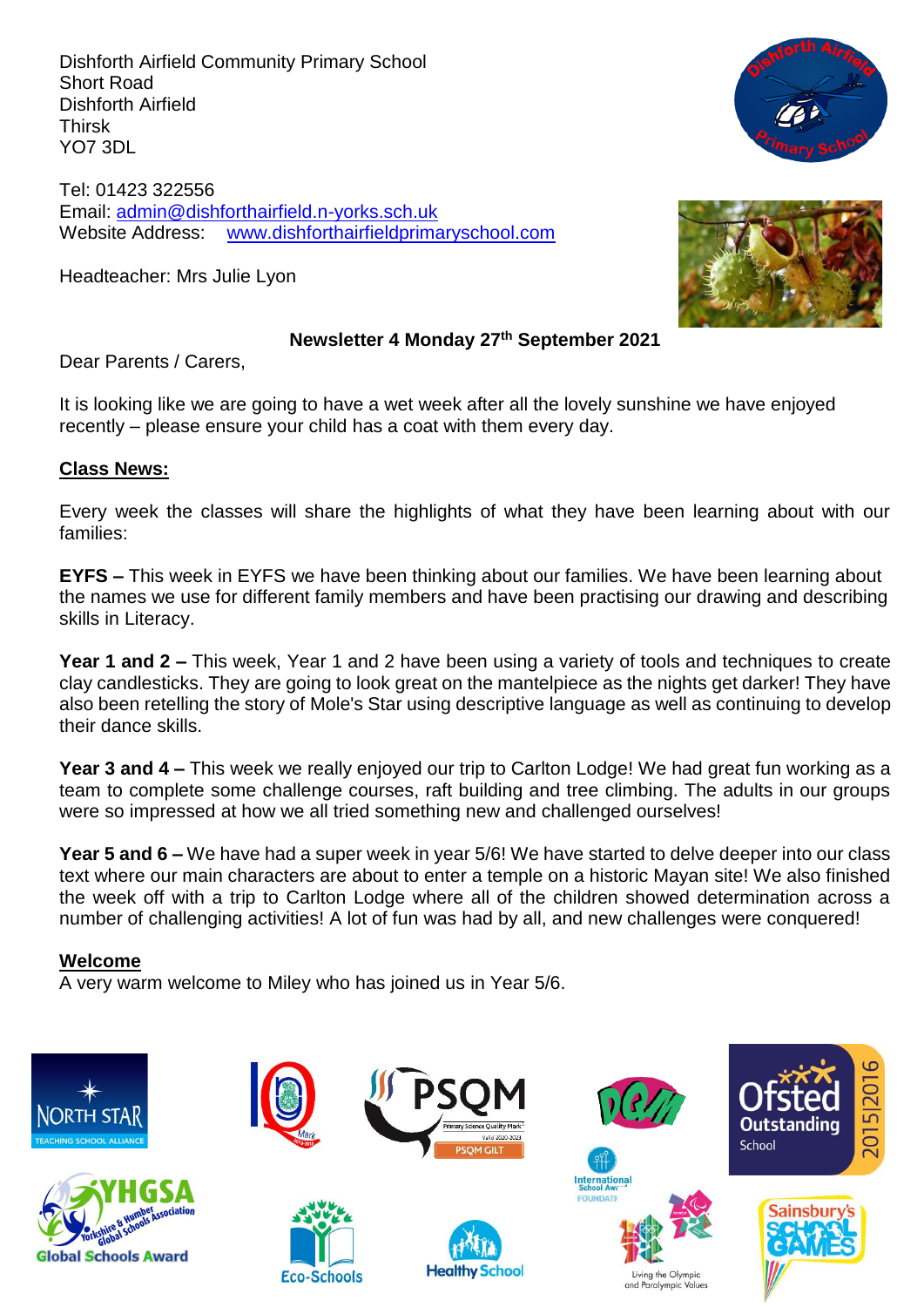### **Carlton Lodge**

On Friday key stage 2 children enjoyed a fabulous day at Carlton Lodge where they took part in a number of outdoor and adventurous activities. The children rose to the different challenges and tried new activities showing determination and resilience. A huge thank you to the staff for taking them!



### **Parents Evening**

Parents Evening will be week commencing the  $18<sup>th</sup>$  October – further details will follow in due course.

#### **Clubs**

A Club letter will be sent home today for the children in Years 1-6. There are a number of different clubs on offer that the children can sign up to which are run by school staff or Sporting Start. Please can the forms be returned by **Wednesday** at the latest so then the club lists can be organised and confirmation will be sent home by the end of the week. Clubs will start next week and they will finish week ending the 26<sup>th</sup> November. I would like to thank the staff for giving up their time to run the clubs which will be after school until 4pm.



### **Individual School Photograph Day**

On Tuesday 12<sup>th</sup> October it is school photograph day. As with previous years the family photographs are to be taken first from 8.30am, these are for children in school who have siblings who are not at school. If this applies to you, please come to school for 8.30am to have your children photographed together. Individual photographs and siblings who come to this school will be taken during the school morning.

### **Advance notice – no after school Dandelions on 10 th November 2021**

There will be no after school Dandelions childcare on Wednesday 13<sup>th</sup> January 2021 due to staff training.

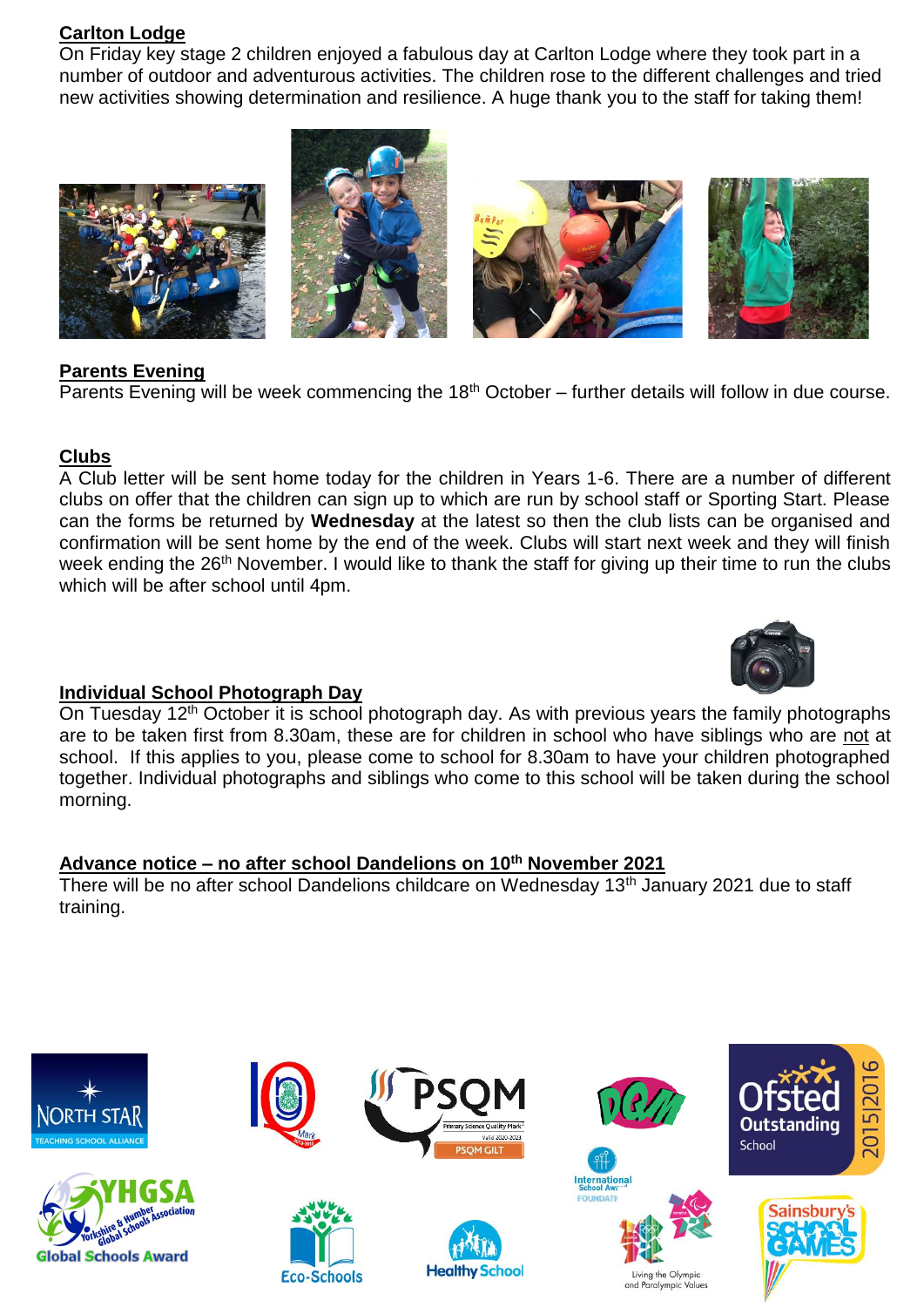### **Promotional School Dinners**

## **National Poetry Day – Thursday 7th October**

Margherita Pizza Potato Smiles, Peas and Baked Beans

Upside Down Apple Slice and Ice-cream

*Join us for a yummy meal that is sure to make you smile, Plus with all that energy; you'll be able to run a mile!*

### **Bonfire Night – Friday 5th November**

Sloppy Joe Style Sausages in a Bun Or Bonfire Bean & Cheese Pie With Crusty Bread

> Potato Wedges Sweetcorn and Peas

Chocolate & Vanilla Swirls With an Apple Wedge

# **Child Flu Immunisation**

Flu immunisation from 9am on the  $17<sup>th</sup>$  November

The **nasal influenza** vaccination is being offered to all children in Reception-Year 11. Our team is scheduled to visit Dishforth Airfield Community Primary School this Autumn as part of this programme. If you would like your child to receive this immunisation in school, please ensure your consent form has been submitted within one week of receiving this letter.

Please see below for details of how to consent for your child

# *How do I give my consent?*

- 1. Go to [https://www.hdft.nhs.uk/fluconsent/](https://www.hdft.nhs.uk/fluconsent)
- 2. Enter the School Code **121332** and click **"Find School"**.
- 3. **Complete the form** with your child's information and parent/guardian contact information\*.
- 4. Click the **green "Submit" button**.

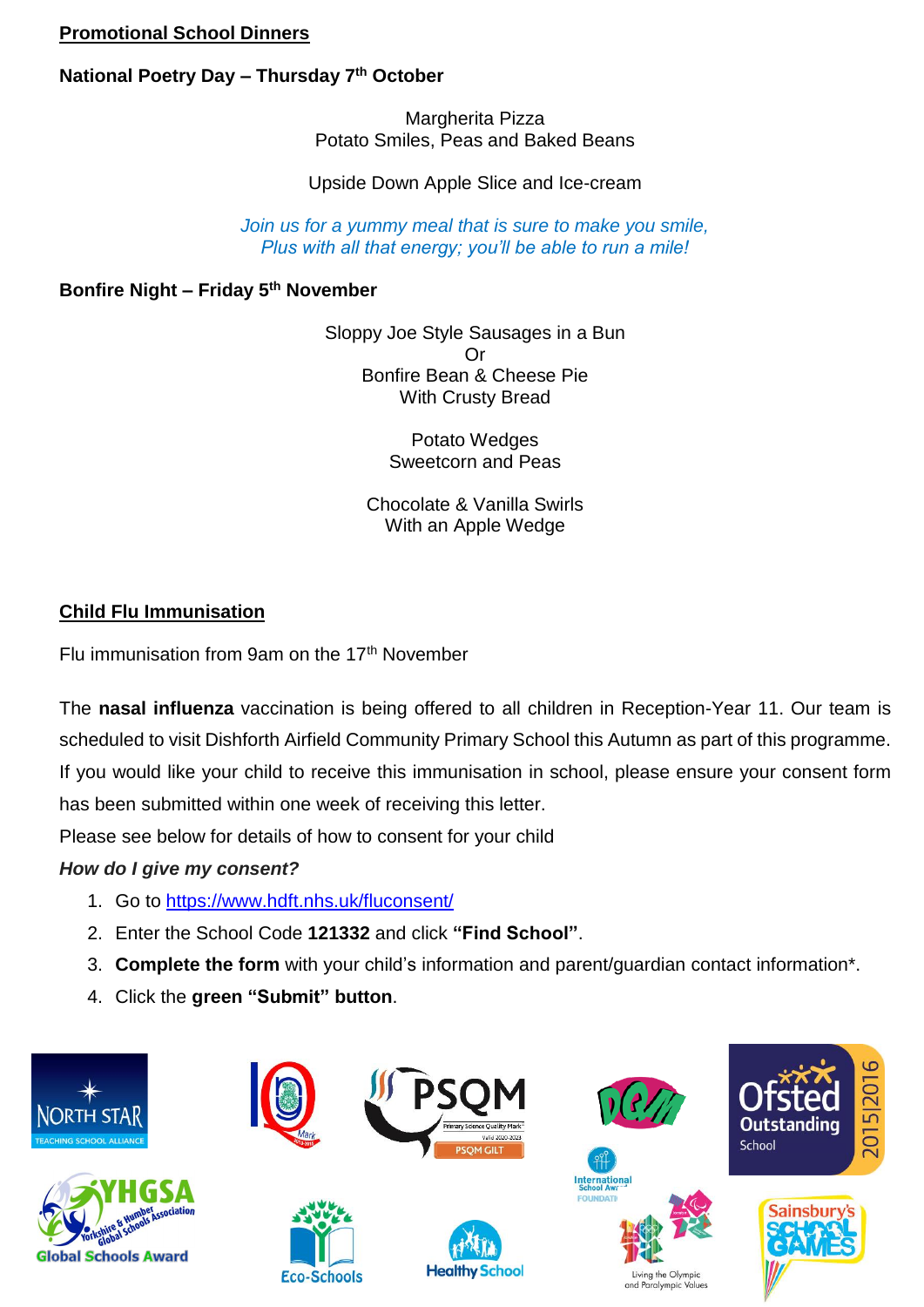### **Fundraising Opportunity – Morrisons 'It's Good to Grow'**

There is an opportunity through Morrisons to collect 'Grow Tokens' for every £10 spent in store which would enable school to purchase gardening equipment. If you are shopping in store, please think of us!!

<https://my.morrisons.com/blog/community/good-to-grow/>



#### [It's Good to Grow -](https://my.morrisons.com/blog/community/good-to-grow/) Morrisons Blog

Collect FREE gardening equipment for your school. For every £10 you spend (in store or online) at Morrisons, you'll get a Grow Token to help your school get everything they need to get growing. Download the MyMorrisons app today to start collecting Grow Tokens and choose the school you'd like to donate them to. my.morrisons.com

#### **Makaton sign of the week**

We have a growing number of children in school who are using Makaton to support their communication. During assemblies, we are continuing on developing some basic signs.

This week's sign is Scissors.

Here is a link to the Makaton site. <https://wetalkmakaton.org/>



### **AWARDS**

#### **Celebration Assembly**

On Friday, we have our Celebration Assembly. This week the following children were given our weekly awards;

### **Celebration Cup**

The cup this week goes to someone who has impressed us all with their attitude towards learning. This person listens carefully, shows determination and is giving 100% in every lesson.

As well as being a wonderful friend, this person has shown compassion towards their peers in the classroom and the playground.

Congratulations and well done to ….

Harry!

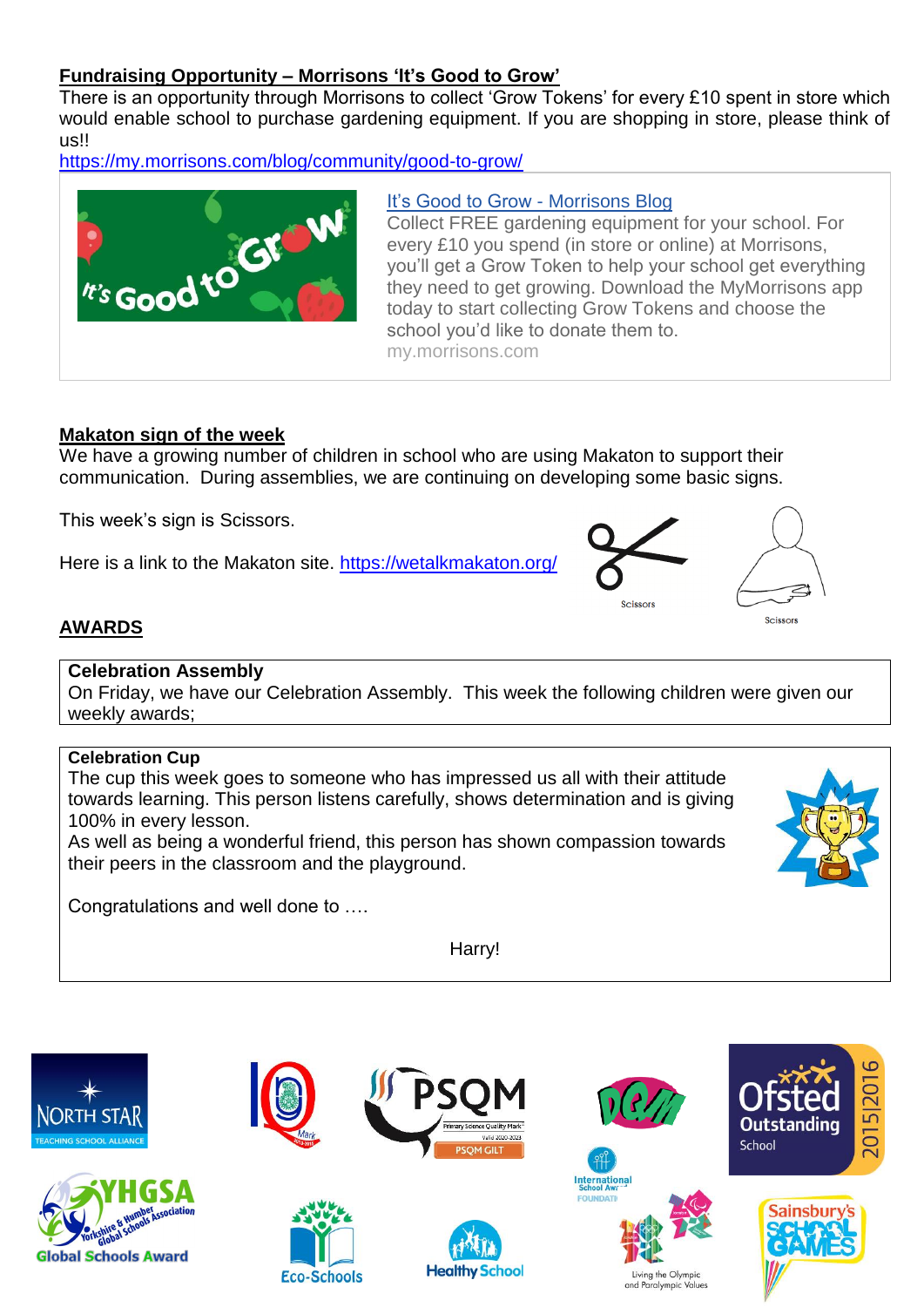#### **Ribbons**



**EYFS** - The ribbon this week goes to someone who impresses us every day with her cheeriness, helpfulness and kindness to others. She is a pleasure to have in our class. You are doing a really fantastic job, well done Evelyn!

**Year 1 / 2–** This week the ribbon goes to someone who has been trying hard with their writing. They are taking great care with their letter formation and have written their name independently. Well done, Jermaine!

**Year 3 / 4** – This week the ribbon goes to someone who has had a wonderful start to the new school year. We have been so impressed with the resilience and hard work that this person has shown, particularly in their writing. A big well done to Camden!

**Year 5 / 6** – The ribbon this week goes to someone who has really impressed us with their writing this week! We have been writing about Guatemala and this person has listened carefully and has enthusiastically made improvements to their writing while focusing on varying the types of sentences they have used. We can't wait to see what this person achieves in our writing sessions! Well done to Sami!

#### **Values in Action**

This week our Values Award goes to Kelsey for their shining example of compassion as she is always kind no matter what happens. Kelsey was nominated by Madie.



Well done, Kelsey!

### **Attendance**

Good attendance at school is key to your child's progress.

| Week Commencing 20 <sup>th</sup> September 2021 |          |          |          |  |  |  |
|-------------------------------------------------|----------|----------|----------|--|--|--|
| <b>Reception</b>                                | Year 1/2 | Year 3/4 | Year 5/6 |  |  |  |
| 78%                                             | 97%      | 97%      | 99%      |  |  |  |

Kind regards,